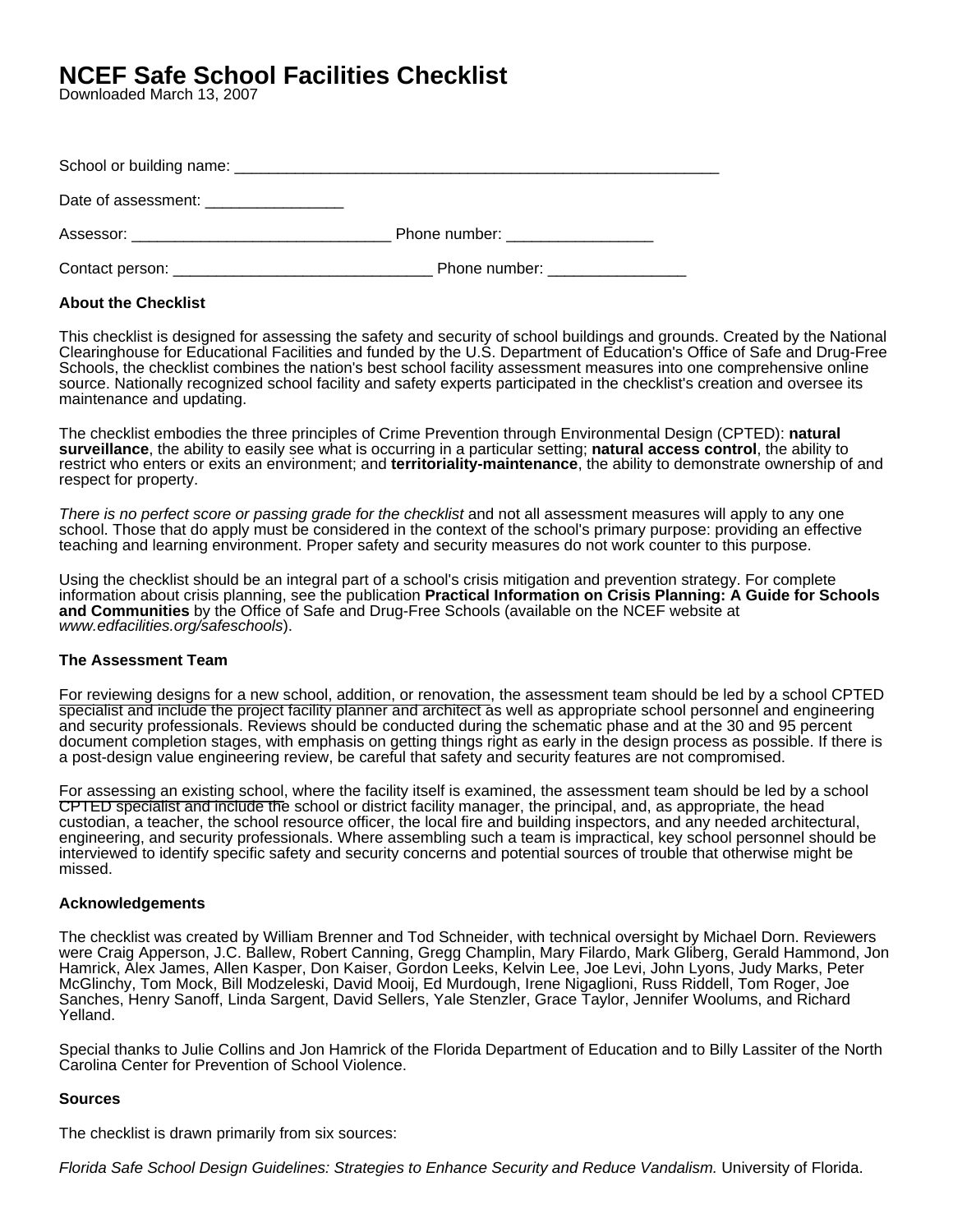Florida Department of Education. 2003. Online at http://www.firn.edu/doe/edfacil/safe\_schools.htm

Safe Schools Facilities Planner. Division of School Support, Public Schools of North Carolina, State Board of Education, Department of Public Instruction. February 1998. (Based in part on the 1993 edition of the Florida Safe School Design Guidelines.) Online at http://www.schoolclearinghouse.org/pubs/safesch.pdf

School Safety and Security. School Facilities Planning Division, California Department of Education. 2002.

School Safety Audit Protocol. Section 1, "Buildings and Grounds." Jo Lynne DeMary, Marsha Owens, A.K. Ramnarian. Virginia Department of Education. June 2000. Online at http://www.pen.k12.va.us/VDOE/Instruction/schoolsafety/safetyaudit.pdf

NIOSH Safety Checklist Program for Schools. National Institute for Occupational Safety and Health, Centers of Disease Control and Prevention, U.S. Department of Health and Human Services. October 2003. Online at http://www.cdc.gov/niosh/docs/2004\_101/

FEMA 428, Primer to Design Safe School Projects in Case of Terrorist Attacks. Appendix F, "Building Vulnerability Checklist." Federal Emergency Management Agency. December 2003. Appendix F is based on Appendix II, "Facility Assessment Checklist," of the Physical Security Assessment for the Department of Veterans Affairs Facilities, Recommendations of the National Institute of Building Sciences Task Group. U.S. Department of Veterans Affairs. September 6, 2002. Online at http://www.fema.gov/fima/rmsp428.shtm

Other sources include:

A Practical Guide for Crisis Response in Our Schools. Fifth Edition. "Preventive Measures," p. 80. Mark D. Lerner, Joseph S. Volpe, Brad Lindell. American Academy of Experts in Traumatic Stress. 2003.

USA TM 5-853-1, 2, 3, 4, Security Engineering. U.S. Army. May 12, 1994. [Included in FEMA 428]

Safety and Security Administration in School Facilities; Forms, Checklists, and Guidelines. Second edition. Sara N. DiLima, Editor. "Security Assessment Checklist," pp. 2:25 - 2:28. Aspen Publishers, Inc. 2003.

CDC/NIOSH Pub. No. 2002-139, Guidance for Protecting Building Environments for Airborne Chemical, Biological, or Radiological Attacks. Centers for Disease Control and Prevention/National Institute for Occupational Safety and Health. May 2002. [Included in FEMA 428]

DOC CIAO Vulnerability Assessment Framework 1.1. U.S. Department of Commerce, Critical Infrastructure Assurance Office. October 1998. [Included in FEMA 428]

DOD UFC 4-010-01, DoD Minimum Antiterrorism Standards for Buildings. U.S. Department of Defense. July 31, 2002. [Included in FEMA 428]

Creating Safe Schools for All Children. Chapter 8, "Standard 6: School Facilities Designed for Safety." Daniel L. Duke. Allyn and Bacon. Boston. 2002.

Multihazard Emergency Training for Schools, Train-the-Trainer. Appendix A, "Hazard Identification Guidelines." Federal Emergency Management Agency. No date.

FEMA SLG 101, Guide for All-Hazard Emergency Operations Planning. Chapter 6, Attachment G, "Terrorism." Federal Emergency Management Agency. April 2001. [Included in FEMA 428]

FEMA 154, Rapid Visual Screening of Buildings for Seismic Hazards: A Handbook. (Also Applied Technology Council ATC-21 of same name). Federal Emergency Management Agency. 1988. [Included in FEMA 428]

FEMA 361, Design and Construction Guidance for Community Shelters. Federal Emergency Management Agency. July 2000. Online at http://www.fema.gov/fima/fema361.shtm [Included in FEMA 424]

FEMA 386-7, Integrating Human-Caused Hazards into Mitigation Planning. Federal Emergency Management Agency. September 2002. [Included in FEMA 428]

FEMA 424, Design Guide for Improving School Safety in Earthquakes, Floods, and High Winds. Federal Emergency Management Agency. January 2004. Online at http://www.fema.gov/fima/rmsp424.shtm

GSA PBS-P100, Facilities Standards for the Public Buildings Service. Chapter 8, "Security Design." General Services Administration. 2005. Online at http://www.gsa.gov

Protecting Our Kids from Disasters: Nonstructural Mitigation for Child Care Centers. Institute for Business & Home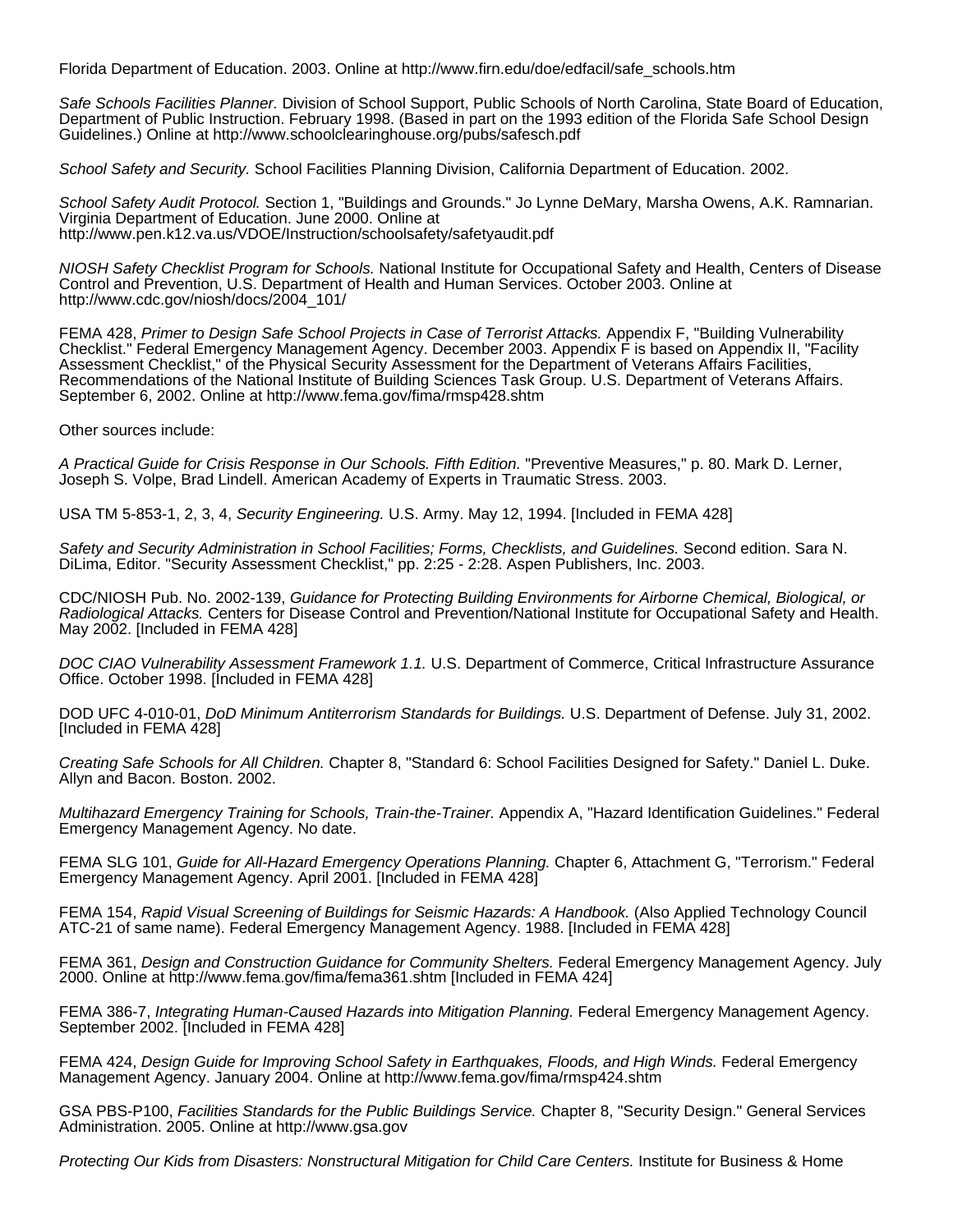Safety. 1999. Online at http://www.ibhs.org/docs/childcare.pdf

Jane's Safe Schools Planning Guide for All Hazards. Sections 3.15.8 - 3.15.21, 12.1.24. Mike Dorn, Gregory Thomas, Marleen Wong, Sonayia Shepherd. Jane's Information Group. 2004.

LBNL Pub. 51959, Protecting Buildings from a Biological or Chemical Attack: Actions to Take Before or During a Release. Lawrence Berkeley National Laboratory (LBNL). January 10, 2003. [Included in FEMA 428]

Building and Renovating Schools. Chapter 4, "Integration of Security." Drummey Rosane Anderson, Inc, Architects, and Joseph Macualuso, David Lewek, Brian Murphy. R.S. Means. 2004.

Assessment Inventory for Safe, Orderly & Caring Schools. School Improvement Division, Public Schools of North Carolina, State Board of Education, Department of Public Instruction. No date. Online at http://www.ncpublicschools.org/docs/schoolimprovement/inventory.pdf

National Criminal Justice NCJ 181200, Fiscal Year 1999 State Domestic Preparedness Equipment Program, Assessment and Strategy Development Tool Kit. U.S. Department of Justice. May 15, 2000. [Included in FEMA 428]

The Appropriate and Effective Use of Security Technologies in U.S. Schools: A Guide for Schools and Law Enforcement Agencies. Mary W. Green. National Institute of Justice, U.S. Department of Justice. September 1999. Online at http://www.ncjrs.org/school/pdf.htm

Guide 4, Ensuring Quality School Facilities and Security Technologies. Tod Schneider. Northwest Regional Educational Laboratory. September 2002. Online at http://www.safetyzone.org/pdfs/ta\_guides/packet\_4.pdf

Guidance Document for School Safety Plans. "Hazard Identification," page 43. Project SAVE: Safe Schools Against Violence in Education. The University of the State of New York. April 2001.

Installation Force Protection Guide. U.S. Air Force. 1997. [Included in FEMA 428]

### **Copyright**

This checklist was downloaded from www.edfacilities.org. Copyright © 2005, 2006, 2007, National Clearinghouse for Educational Facilities. The Clearinghouse is funded by a grant from the U.S. Department of Education.

The checklist is available in Word format for states and local school districts seeking to adopt and modify it; contact NCEF at bbrenner@nibs.org.

#### **Questions and Comments**

For questions, comments, or suggestions, contact NCEF at *bbrenner@nibs.org.*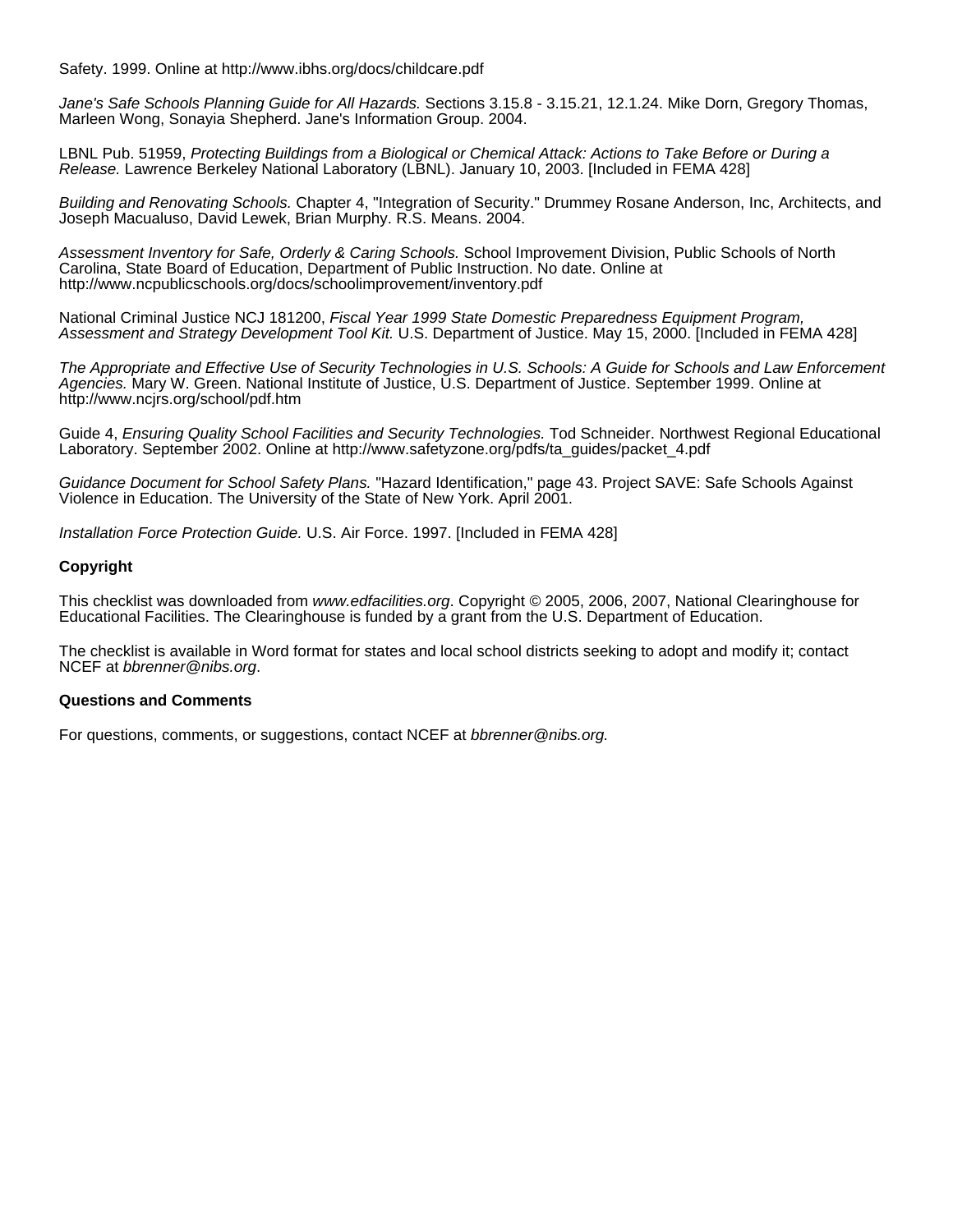# **You have made the following initial selections:**

Reviewing plans for a new school facility

Acts of violence and terrorism

# **You have selected the following categories and subcategories of information:**

MECHANICAL SYSTEMS

· Fresh Air Intakes

· Air Handling and Filtration